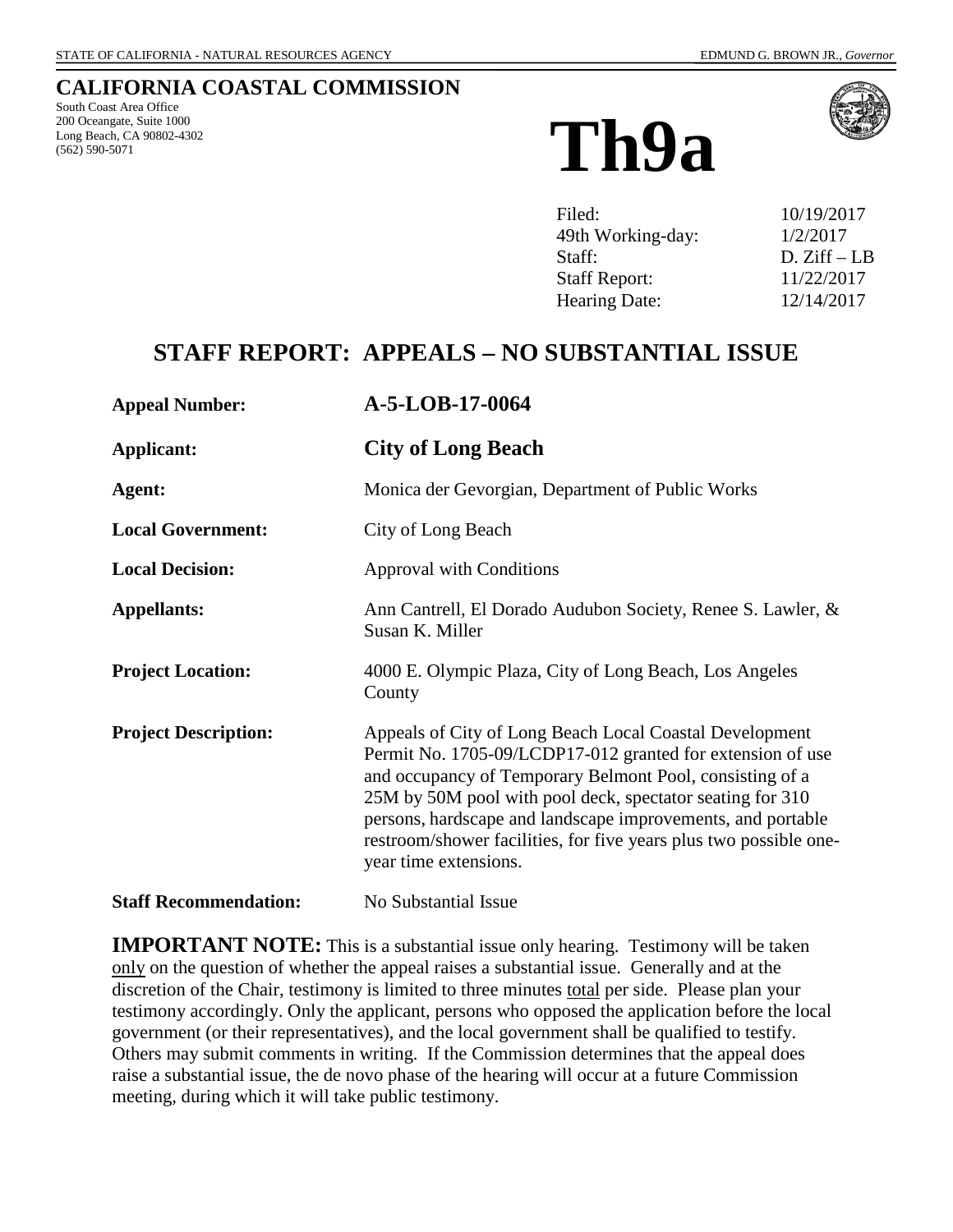## **SUMMARY OF STAFF RECOMMENDATION**

The staff recommends that the Commission, after public hearing, determine that **no substantial issue exists** with respect to the grounds on which the appeals have been filed because the project, as approved by the City of Long Beach, is consistent with the City's certified Local Coastal Program and the public access policies of the Coastal Act.

On October 5, 2017, the City approved Local Coastal Development Permit Case No. 1705- 09/LCDP17-012 with conditions for the extension of use and occupancy of Temporary Belmont Pool, consisting of a 25M by 50M above-grade swimming pool with pool deck, spectator seating for 310 persons, hardscape and landscape improvements, and portable restroom/shower facilities, for five years plus two possible one-year time extensions. The appellants contend that the project has significant environmental impacts including noise, air, light, and garbage pollution, and that it restricts ocean views, and that these impacts are adversely affecting humans, migratory birds, and habitat. One of the appellants also contends that the landscaping is inconsistent with the policies of the certified LCP.

The subject site is located immediately inland of the beach within the Granada public beach parking lot in Planning Area D (Belmont Shore), which is almost entirely developed with dense residential housing, pedestrian-oriented commercial uses, and heavily used beach. The Temporary Belmont Pool has existed in this location since 2013 and has a Local CDP that is set to expire on December 19, 2017. These temporary pool facilities replaced the Belmont Plaza Pool, a principal recreation and visitor-serving facility as identified in the certified LCP, while a more permanent facility is being planned for development. The current proposal to extend the permitted life of the temporary pool facilities includes no change in public access, and the special conditions of the local CDP mitigate the identified adverse impacts of the existing temporary pool facilities. The local coastal development permit restricts the time of use and decibel levels of noise-making instruments, adds a trash receptacle, and improves landscaping consistent with the City's certified LCP. Concerns about the Temporary Belmont Pool's impacts on ocean views, migratory birds, and habitat are not considered significant, in part because of the nature of the site which is within the Granada public beach parking lot, south (seaward) of a wall described in the certified LCP as view-restricting, and adjacent to Ocean Boulevard. The major vegetation (trees) adjacent to the temporary pool facilities, which hosts bird nests, has not been altered by activities associated with the temporary swimming pool, and the appellants' claims that use of the Temporary Belmont Pool is related to the decline in the number of nests found in the area is unsupported. Therefore, staff recommends that the Commission determine that no substantial issue exists with respect to the grounds on which the appeals were filed.

The City-approved recreational swimming project maintains public access and mitigates potential adverse impacts on coastal resources. Pursuant to Section 30603(b)(1), the standard of review for these appeals is the City's certified LCP and the public access policies of the Coastal Act. The proposed time extension for use and occupancy of the Temporary Belmont Pool is consistent with these policies and, therefore, does not raise a substantial issue as to its conformity with the certified LCP or the public access policies of the Coastal Act.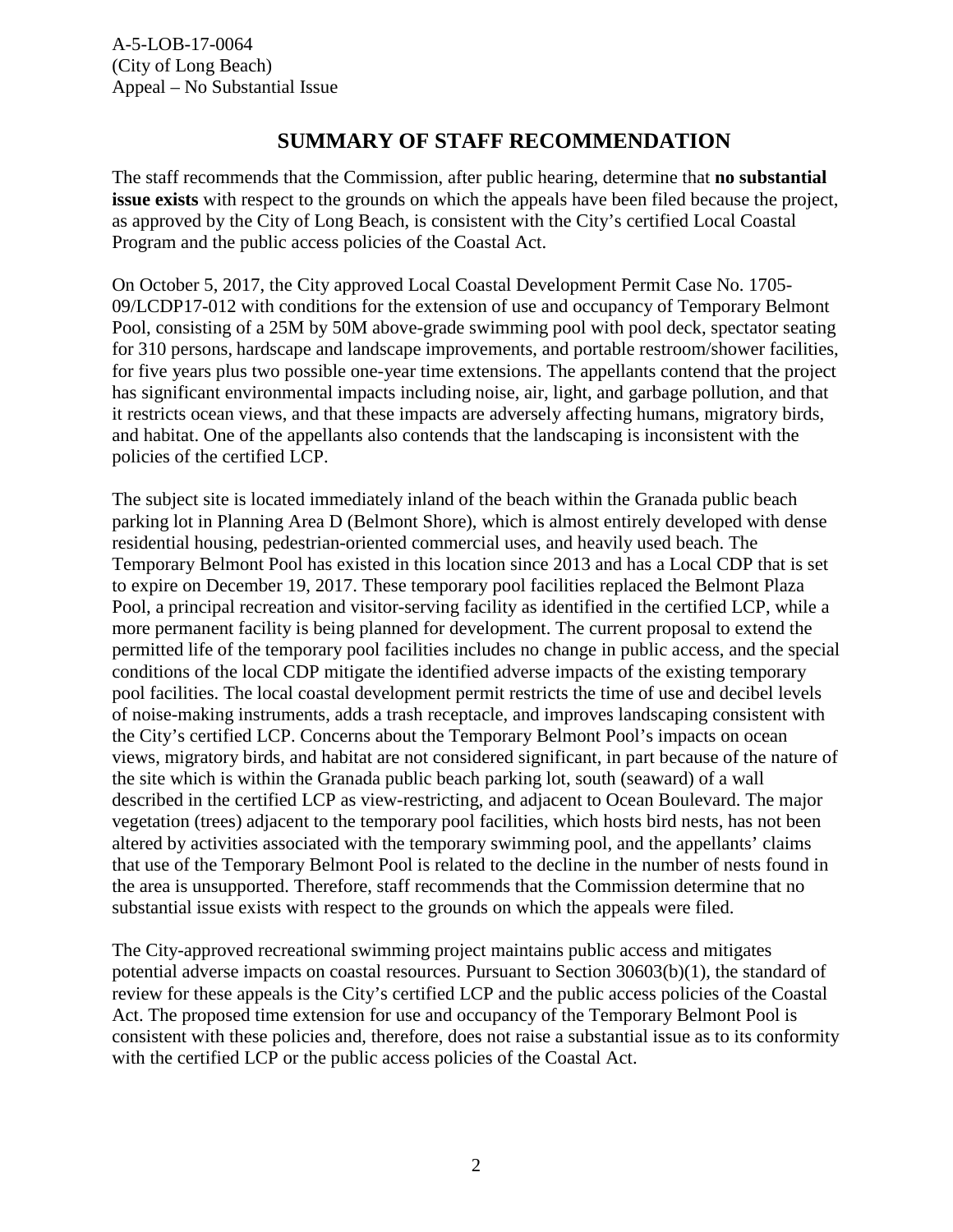A-5-LOB-17-0064 (City of Long Beach) Appeal – No Substantial Issue

# **TABLE OF CONTENTS**

| I. MOTION AND RESOLUTION - NO SUBSTANTIAL ISSUE 4     |
|-------------------------------------------------------|
|                                                       |
|                                                       |
|                                                       |
| V. FINDINGS AND DECLARATIONS - NO SUBSTANTIAL ISSUE 7 |
|                                                       |
|                                                       |
|                                                       |
|                                                       |
|                                                       |

## **EXHIBITS**

Exhibit 1 – Project Site

Exhibit  $2 -$  Appeals

Exhibit  $3 - \text{Site Plans}$ 

Exhibit 4 – Street View

Exhibit 5 – Notice of Final Local Action, LCDP 1705-09, Findings, & Staff Report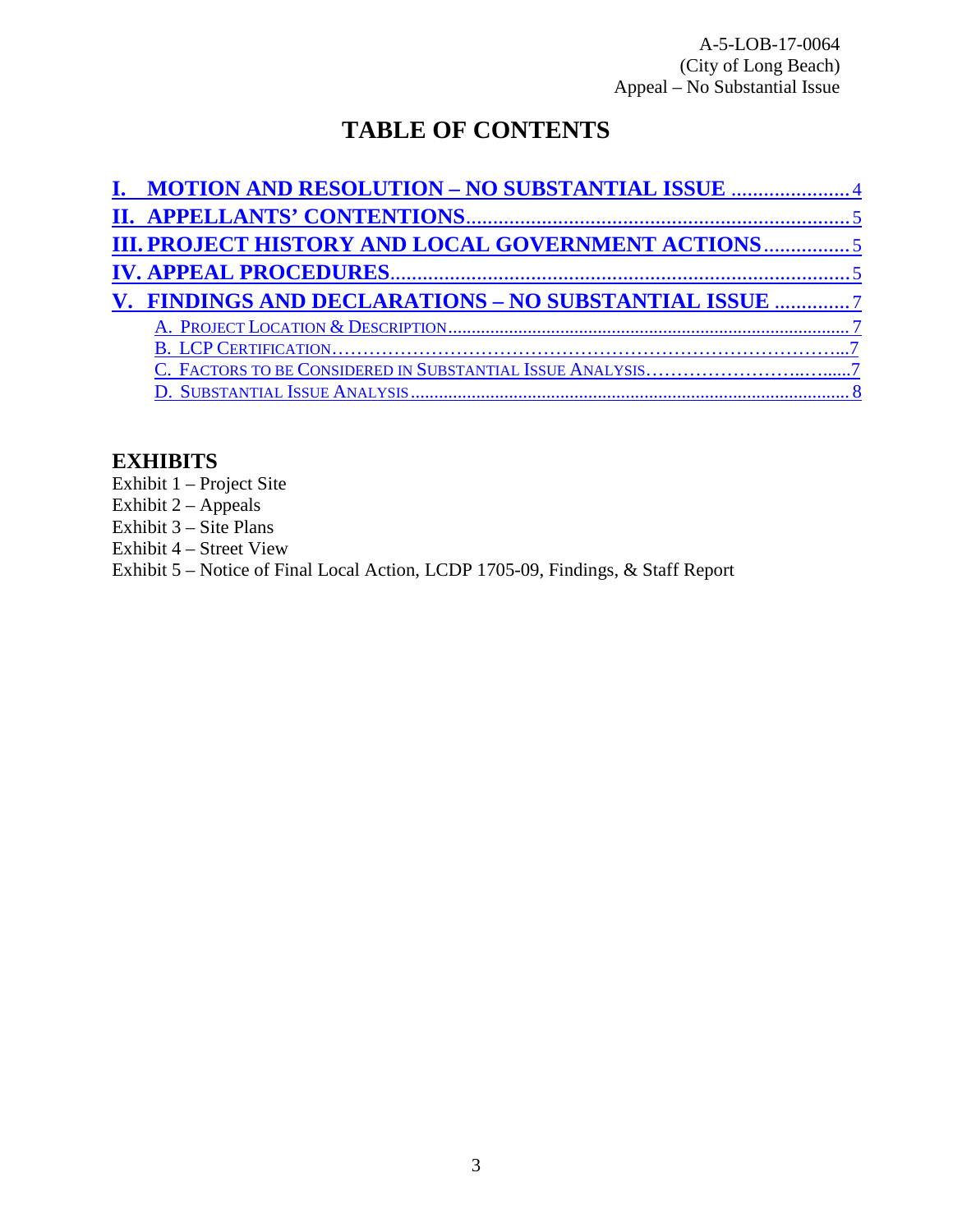### <span id="page-3-0"></span>**I. MOTION AND RESOLUTION – NO SUBSTANTIAL ISSUE Motion:**

*I move that the Commission determine that Appeal No. A-5-LOB-17-0064 raises NO Substantial Issue with respect to the grounds on which the appeal has been filed under § 30603 of the Coastal Act.*

Staff recommends a **YES** vote on the motion. Passage of this motion will result in a finding of No Substantial Issue and adoption of the following resolution and findings and the local action will become final and effective. The motion passes only by an affirmative vote of the majority of the Commissioners present.

#### **Resolution:**

*The Commission hereby finds that Appeal No. A-5-LOB-17-0064 presents NO SUBSTANTIAL ISSUE with respect to the grounds on which the appeal has been filed under § 30603 of the Coastal Act regarding consistency with the City of Long Beach's certified Local Coastal Program and the public access policies of the Coastal Act.*

## <span id="page-3-1"></span>**II. APPELLANTS' CONTENTIONS**

On October 19, 2017, Ann Cantrell, El Dorado Audubon Society, Renee S. Lawler, and Susan K. Miller filed four appeals of Local Coastal Development Permit No. 1705-09/LCDP17-012 **[\(Exhibit 2\)](https://documents.coastal.ca.gov/reports/2017/10/Th8b&c/Th8b&c-10-2017-exhibits.pdf)**. The appellants contend that restricted ocean views and noise, air, light, and garbage pollution from the presence and use of the Temporary Belmont Pool are adversely impacting coastal resources. More specifically, the appellants state that the noise from the pool facility not only impacts neighboring residents, but birds observed nesting in adjacent trees. The appellants also contend that the temporary swimming pool facility is not a coastal dependent use and could be relocated. Concern regarding the lack of a full Environmental Impact Report is raised by the appellants. One appellant also asserts that the landscaping of the pool facility is inconsistent with the City's certified Local Coastal Program policies.

## <span id="page-3-2"></span>**III. LOCAL GOVERNMENT ACTIONS**

On April 8, 2013, the City of Long Beach conditionally approved a Local CDP (No. 1303-09) for the construction of the temporary above-grade 50M public swimming pool with pool deck, hardscape improvements, landscaping, portable office, and portable restroom and shower facilities to temporarily replace the Belmont Pool which was closed and demolished in late 2014 due to public safety issues. LCDP1303-09 issued for the temporary pool was conditioned to limit the use of the temporary pool for three years, with an additional one-year extension, and would thereafter require a new City-approved coastal development permit for continued use. The City installed the temporary pool in 2013, and upon expiration of the initial three years, a one-year extension of LCDP1303-09 was issued on August 16, 2016. Application No. 1705-09 proposing additional time extensions was filed with the City of Long Beach in 2017.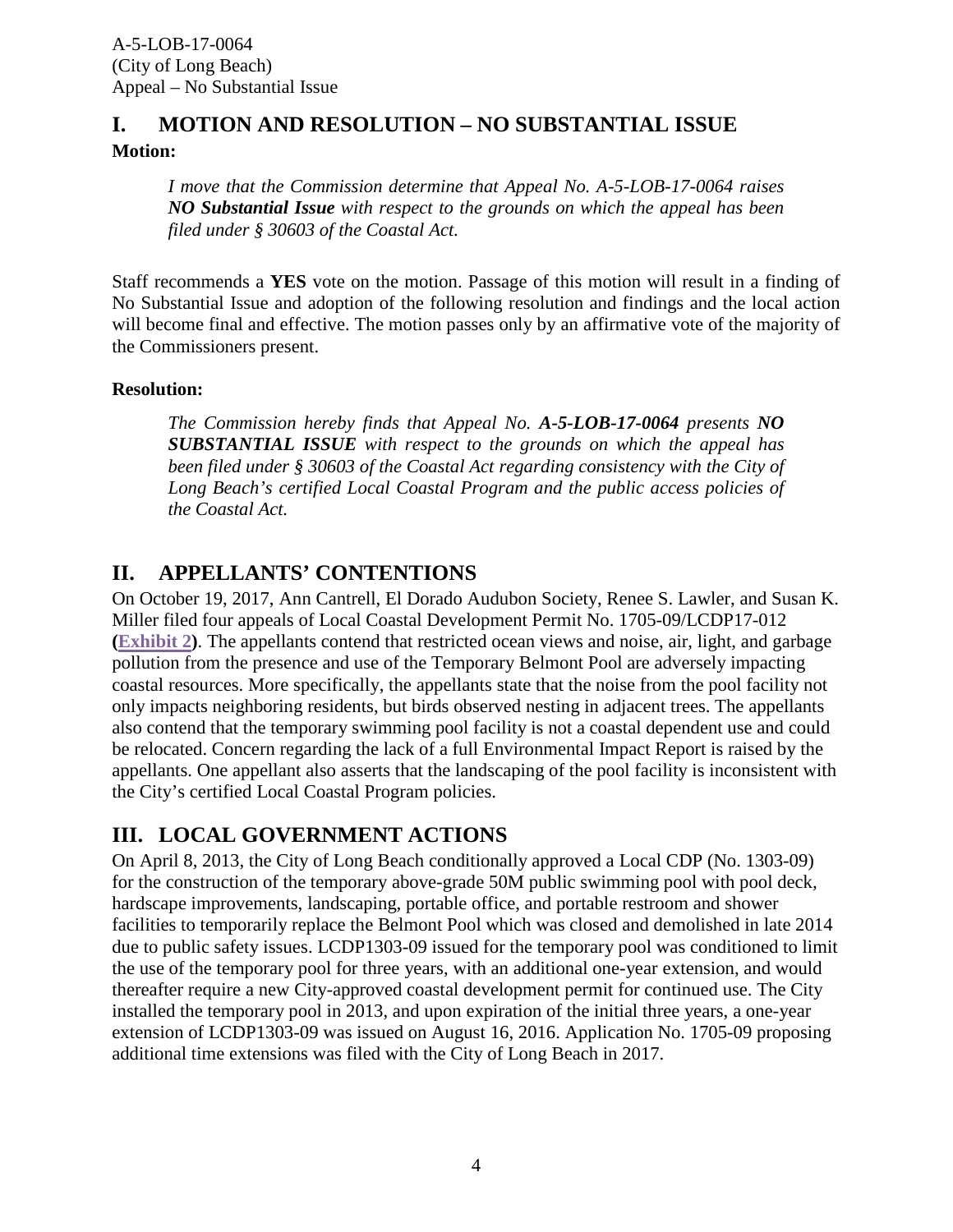A-5-LOB-17-0064 (City of Long Beach) Appeal – No Substantial Issue

On August 14, 2017, the Zoning Administrator held a public hearing on Application No. 1705- 09 (City of Long Beach, Department of Public Works) and approved Local Coastal Development Permit No. 1705-09/LCDP17-012 with conditions. Appeal No. APL17-001 was filed with the City by Susan K. Miller within the City's 10-day appeal period. Public hearing notices were then posted and distributed on September 18, 2017. On October 5, 2017, the City of Long Beach Planning Commission held a public hearing for Categorical Exemption No. CE 17-124, Appeal No. APL17-001, and Local Coastal Development Permit No. 1705-09/LCDP17-012. The City received 114 emails before the appeal hearing: two in support of the appeal and 112 in support of the time extension. Ann Cantrell, Mary Parsell of El Dorado Audubon Society, Renee S. Lawler, and Susan K. Miller were among those who gave verbal testimony at the hearing. The City of Long Beach Planning Commission denied the appeal by Susan Miller and upheld the Zoning Administrator's approval of the Local Coastal Development Permit 1705-09/LCDP17-012 with imposed special conditions **(Exhibit 6)**. The Planning Commission also determined that the Temporary Belmont Pool time extension is categorically exempt from CEQA in accordance with State Guidelines Section 15323—Normal Operations of Facilities for Public Gatherings (Class 23) **(Exhibit 6)**.

The City's Notice of Final Local Action for Local CDP No. 1705-09/LCDP17-012 was received in the Coastal Commission's Long Beach Office on October 19, 2017, and the Coastal Commission's required ten working-day appeal period was established. Appeals of Local CDP No. 1705-09/LCDP17-012 by Ann Cantrell, El Dorado Audubon Society, Renee S. Lawler, and Susan K. Miller were also filed that day, within the 10 working-day appeal period **[\(Exhibit 2\)](https://documents.coastal.ca.gov/reports/2017/10/Th8b&c/Th8b&c-10-2017-exhibits.pdf)**. No other appeals were received prior to the end of the appeal period on November 2, 2017.

## <span id="page-4-0"></span>**IV. APPEAL PROCEDURES**

After certification of an LCP, the Coastal Act provides for limited appeals to the Coastal Commission of certain local government actions on coastal development permits. Development approved by cities or counties may be appealed if they are located within certain geographic appealable areas, such as those located between the sea and the first public road paralleling the sea or within 100 feet of any wetland, estuary, or stream, or within 300 feet of the mean high tide line of beach or top of the seaward face of a coastal bluff. Furthermore, developments approved by counties may be appealed if they are not a designated "principal permitted use" under the certified LCP. Finally, any local government action on a proposed development that would constitute a major public work or a major energy facility may be appealed, whether approved or denied by the city or county [Coastal Act section 30603(a)].

Section 30603 of the Coastal Act states:

- *(a) After certification of its Local Coastal Program, an action taken by a local government on a Coastal Development Permit application may be appealed to the Commission for only the following types of developments:* 
	- *(1) Developments approved by the local government between the sea and the first public road paralleling the sea or within 300 feet of the inland extent of any beach or of the mean high tide line of the sea where there is no beach, whichever is the greater distance.*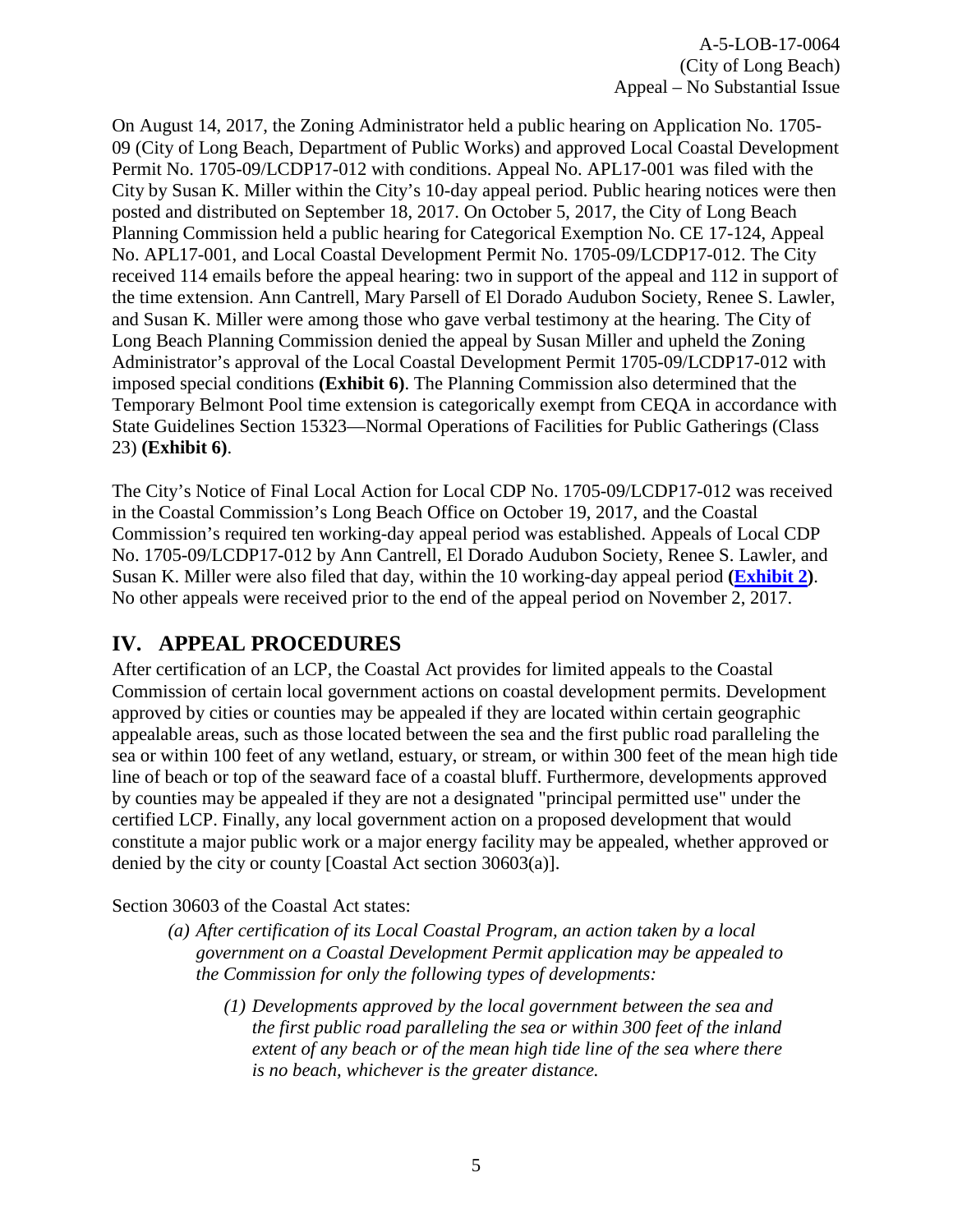*(2) Developments approved by the local government not included within paragraph (1) that are located on tidelands, submerged lands, public trust lands, within 100 feet of any wetland, estuary, stream, or within 300 feet of the top of the seaward face of any coastal bluff.*

Section 30603(a)(1) of the Coastal Act establishes the project site as being in an appealable area because it is located between the sea and the first public road paralleling the sea, and within 300 feet of the inland extent of the beach.

#### **Grounds for Appeal**

The grounds for appeal of an approved local CDP in the appealable area are stated in section 30603(b)(1), which states:

*(b)(1) The grounds for an appeal pursuant to subdivision (a) shall be limited to an allegation that the development does not conform to the standards set forth in the certified Local Coastal Program or the public access policies set forth in this division.* 

Section 30625(b)(2) of the Coastal Act requires a de novo hearing of the appealed project unless the Commission determines that no substantial issue exists with respect to the grounds for appeal. If Commission staff recommends a finding of substantial issue, and there is no motion from the Commission to find no substantial issue, the substantial issue question will be considered moot, and the Commission will proceed to the de novo public hearing on the merits of the project. The de novo hearing will be scheduled at the same hearing or a subsequent Commission hearing. A de novo public hearing on the merits of the project uses the certified LCP as the standard of review. In addition, for projects located between the first public road and the sea, findings must be made that any approved project is consistent with the public access and recreation policies of the Coastal Act.

Sections 13110-13120 of the California Code of Regulations further explain the appeal hearing process.

The grounds for the current appeal include contentions that the approved development does not conform to the policies set forth in the certified LCP regarding landscaping, nor with the public access policies of the Coastal Act.

#### **Qualifications to Testify before the Commission**

If the Commission decides to hear arguments and vote on the substantial issue question, those who are qualified to testify at the hearing, as provided by Section 13117 of Title 14 of the California Code of Regulations, will have three minutes per side to address whether the appeal raises a substantial issue. The only persons qualified to testify before the Commission at the substantial issue portion of the appeal process are the applicants, persons who opposed the application before the local government (or their representatives), or those who, for good cause, were unable to oppose the application before the local government, and the local government. Testimony from other persons must be submitted in writing.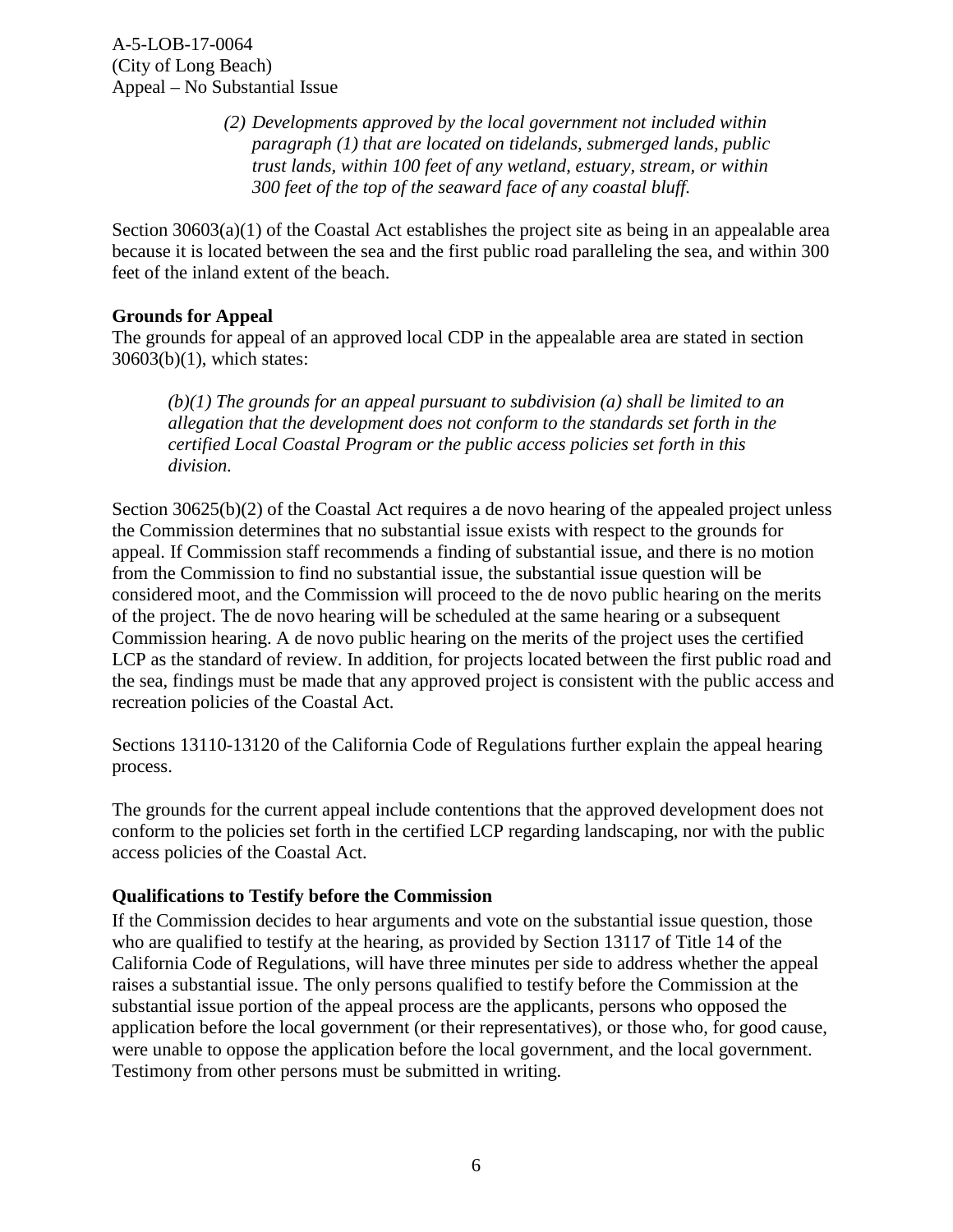The Commission will then vote on the substantial issue matter. It takes a majority of Commissioners present to find that the grounds for the appeal raise no substantial issue.

## <span id="page-6-0"></span>**VI. FINDINGS AND DECLARATIONS – NO SUBSTANTIAL ISSUE**

## <span id="page-6-1"></span>**A. PROJECT LOCATION & DESCRIPTION**

The subject site is located immediately inland of the beach within the Granada public beach parking lot in Planning Area D (Belmont Shore), which is almost entirely developed with dense residential, pedestrian-oriented commercial, and heavily used beach areas **(Exhibit 1)**. In April 2013, the Temporary Belmont Pool was conditionally approved by Local Coastal Development Permit No. 1303-09 to temporarily replace the Belmont Plaza Pool, which was closed January 13, 2013 due to major seismic and structural deficiencies and subsequently demolished in late 2014. The temporary swimming pool is located at the west end of the Granada public beach parking lot, adjacent to the site of the former Belmont Plaza Pool. The pool facilities include a 25M by 50M above-grade pool with pool deck, spectator seating, portable restroom/shower facilities, and a temporary portable office; the facilities are used for lap and recreational swimming, water exercise classes, and aquatic sports training and competition. The Temporary Belmont Pool is enclosed by an approximately ten-foot tall chain-link fence with approved screening material and temporary landscaping. The tallest structures on the site are shade structures, which hang approximately fifteen feet above the pool, and the four aquatic sports lighting poles.

Local Coastal Development Permit 1705-09/LCDP17-012, the subject of this appeal, is the approval of the City of Long Beach Department of Public Works' request to extend the use and occupancy of Temporary Belmont Pool for five years plus two possible one-year time extensions.

## <span id="page-6-2"></span>**B. LOCAL COASTAL PROGRAM CERTIFICATION**

Long Beach is a coastal city in southern Los Angeles County. In 1980, the Coastal Commission certified the City's LCP. The City's LCP is comprised of a Land Use Plan and Implementation Plan, which, along with the public access policies of the Coastal Act, are the standard of review for the subject appeal.

## <span id="page-6-3"></span>**C. FACTORS TO BE CONSIDERED IN SUBSTANTIAL ISSUE ANALYSIS**

Section 30625(b)(2) of the Coastal Act states that the Commission shall hear an appeal of a local government action carried out pursuant to a certified LCP unless it finds that no substantial issue exists with respect to the grounds on which the appeal was filed. The term "substantial issue" is not defined in the Coastal Act or its implementing regulations. Section 13115(b) of the Commission's regulations simply indicates that the Commission will hear an appeal unless it "finds that the appeal raises no significant question." In previous decisions on appeals, the Commission had been guided by the following factors:

- 1. The degree of factual and legal support for the local government's decision that the development is consistent or inconsistent with the relevant provisions of the Coastal Act;
- 2. The extent and scope of the development as approved or denied by the local government;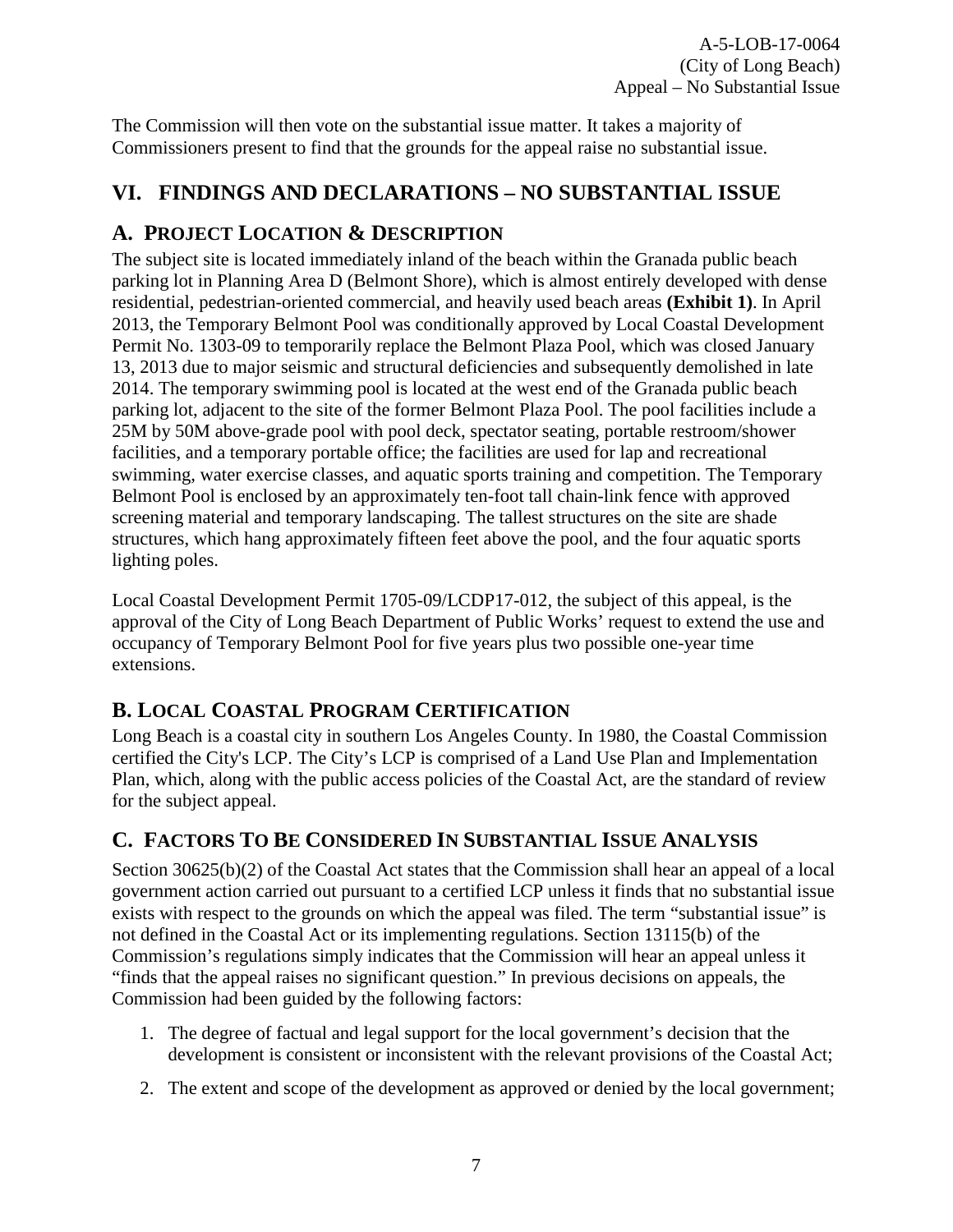- 3. The significance of the coastal resources affected by the decision;
- 4. The precedential value of the local government's decision for future interpretations if its LCP: and.
- 5. Whether the appeal raises local issues, or those of regional or statewide significance.

Even when the Commission chooses not to hear an appeal, appellants nevertheless may obtain judicial review of the local government's coastal permit decision by filing petition for a writ of mandate pursuant to Code of Civil Procedure, Section 1094.5.

Staff is recommending that the Commission find that **no substantial issue exists** with respect to whether the local government action conforms to the policies of the certified LCP and the public access policies of the Coastal Act for the reasons set forth below.

### <span id="page-7-0"></span>**D. SUBSTANTIAL ISSUE ANALYSIS**

As provided below, the City of Long Beach's certified Local Coastal Program contains policies that protect natural resources and public access within the coastal zone. Additionally, Chapter 3 of the Coastal Act includes policies requiring that maximum public access be provided.

#### **Relevant LCP Policies**

Land Use Plan – Introduction, Coastal Resources:

*The water resources of Alamitos Bay, Marine Stadium, Sims Pond, Colorado Lagoon, and Los Cerritos Wetlands are monitored, preserved, and enhanced by a formal set of policies promulgated by the Resources Management Plan. A balance between human use and ecological concerns is the principal theme of this Plan. The beaches are preserved in perpetuity by the dedication policy, and enhanced by limited development programs which will encourage sensible public use.*

General Plan – Open Space and Recreation Element:

*Policy 4.6: With the help of the community, plan and maintain park facilities at a level acceptable to the constituencies they serve.*

Implementation Plan – Chapter 21, Park District:

*Section 21.35.255, Landscaping requirements: Landscaping shall be provided as required by Chapter 21.42 (Landscaping Standards) of this Title.*

#### **Relevant Coastal Act Policies**

Section 30210 of the Coastal Act states, in part:

*…maximum access, which shall be conspicuously posted, and recreational opportunities shall be provided for all the people consistent with public safety needs and the need to protect public rights, and rights of private property owners, and natural resource areas from overuse.* 

#### Section 30211 of the Coastal Act states, in part:

*Development shall not interfere with the public's right of access to the sea where acquired through use or legislative authorization…*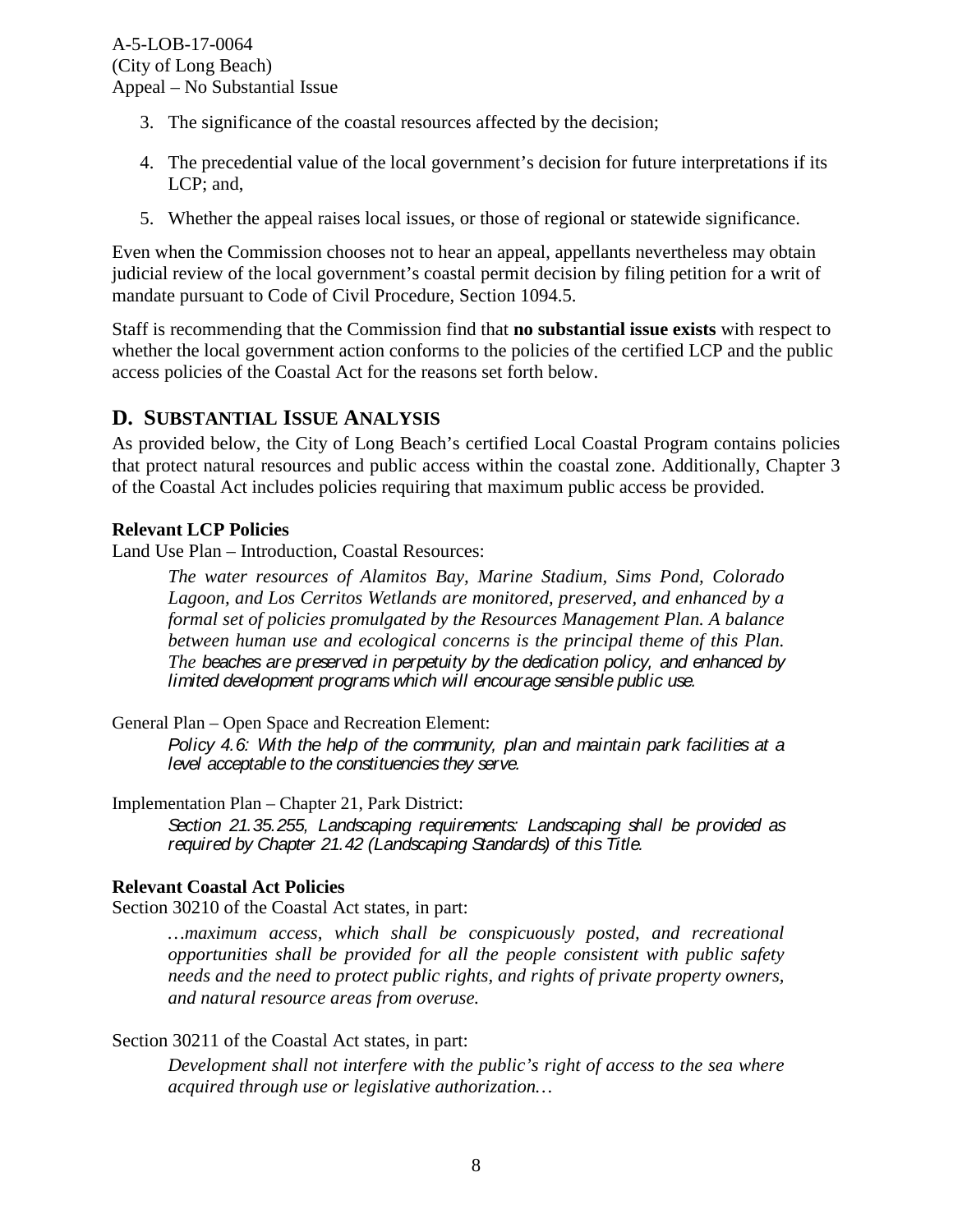No substantial issue exists with respect to the proposed project's conformance with the City's certified Local Coastal Program or the public access policies of the Coastal Act. The proposed project is a time extension for the use and occupancy of an existing public and visitor-serving recreation facility, the Temporary Belmont Pool. As the existing CDP expires December 19, 2017, this extension is deemed necessary by the City of Long Beach to maintain a minimum level of aquatic recreational service to the community while the permanent replacement for the Belmont Plaza Pool is being designed, permitted, and constructed (no application has been submitted at this point). The proposed development conforms to general and Area D policies of the City's Local Coastal Plan and the Park Zone District requirements of the City's Implementation Plan. There is no change in public access during the proposed five to seven years of prolonged use and occupancy of the Temporary Belmont Pool. Multiple access points by foot, bike, automobile, and public transit exist at the site. The appellants' contentions are addressed below.

Susan Miller contends that the landscaping surrounding the pool is not in compliance with the certified LCP policies for the Belmont Pier Planning District **(page 2, Exhibit 2)**; however, the project site is in Planning Area D, which is southeast of the Belmont Pier district. Although the City misidentified the planning area of the project as Area C, where the Belmont Plaza Pool was located, the site is in the Park Zone District, which has the same implementation policies independent of whether it is in Area C or D. During a visit to the site, staff observed ornamental landscaping variably extending a few feet beyond the base of the chain-link fence and surrounding a majority of the perimeter of the temporary pool facilities as per the site plans **(Exhibit 3)**. Furthermore, Special Condition 14 of City approved CDP No. 1705-09/LCDP17- 012 requires that the moveable wooden planter boxes shall be replanted or replaced with similar landscape features to the satisfaction of the City's Director of Development Services. These plantings are not in violation of the Area D policies of the certified LCP.

Two of the appellants raise the issue of impacted ocean views which are protected by Section 30251 of the Coastal Act. This section of the Coastal Act, while an important consideration, is not the standard of review for this project. Ocean Boulevard, which is just north (inland) of the project site, was designated as a scenic route in Long Beach's certified LCP. However, the LCP also states that the wall to the south (seaward) of the street, which borders the Granada public beach parking lot, limits any view potential and "because of the lack of grade differential throughout Belmont Shore and because the streets are quite narrow, there are no significant views toward the ocean on the north/south streets." **(LCP, page III–D–5)**. While the Temporary Belmont Pool is partially visible from Ocean Boulevard, Roswell Avenue, Bennet Avenue, and Ximeno Avenue, the ocean view is already blocked by the City's storage yard, maintenance building, and smaller existing outdoor pool **(Exhibit 4)**, all of which are situated seaward of the temporary swimming pool facility. In addition, as conditioned in LCDP17-012, the portion of the fence that is visible from the neighboring streets is decorated with beach or aquatic themed artistic displays. The subject project does not adversely affect views of the ocean or beach and does not violate the public access policies of the Coastal Act or any policies of the certified LCP.

Most of the appellants contend that air, light, noise, and garbage pollution are impacting neighboring residents and wildlife. Susan Miller's appeal of the Zoning Administrator's approval of local CDP No. 1705-09/LCDP17-012 to the City Planning Commission included concerns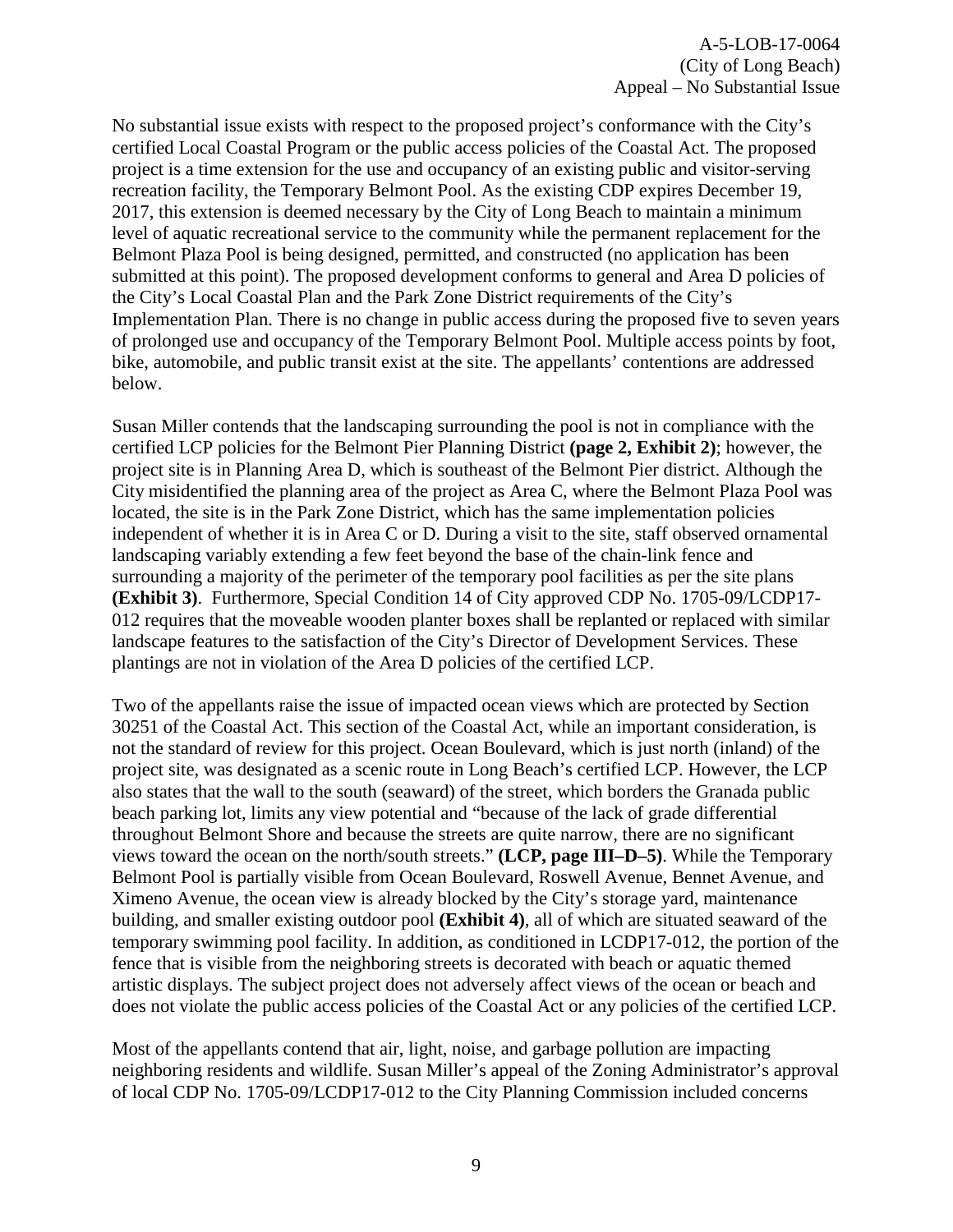A-5-LOB-17-0064 (City of Long Beach) Appeal – No Substantial Issue

about the lack of a full environmental impact report. The City did not find issue with the appeal and approved the project as a Section 15323 CEQA Exemption for normal operations of facilities for public gatherings. Considering the location of the pool facilities is within the Granada public beach parking lot and adjacent to Ocean Boulevard, both of which are subject to active traffic and lighting at night, the pool's impacts are not out of character for the location. To mitigate garbage pollution, the local CDP is conditioned to add an additional trash receptacle. To mitigate the noise impacts, the City Planning Commission added and amended the special conditions **(Exhibit 6)** of the local CDP to prohibit whistles exceeding ninety decibels, the use of whistles and airhorns after 7:00 pm, and amplified sound after 8:00 pm, with the potential to implement additional noise reduction measures if noise levels are identified as nonconforming by the Long Beach Health and Human Services Division. In any case, allegations regarding CEQA do not form grounds for an appeal to the Coastal Commission. Grounds for this appeal are limited to inconsistency with the Long Beach LCP and public access and recreation policies of the Coastal Act.

The appellants also voice concern about the impacts of the pool facilities, especially elevated noise levels, on the surrounding residents and migratory birds, specifically, Black-crowned Night Herons and Snowy Egrets which have been observed nesting in the trees adjacent to the Temporary Belmont Pool. The El Dorado Audubon Society (EDA) has been monitoring nesting of these birds for fifteen years. The appellant representing the EDA reports observations in three trees adjacent to the project site of approximately seventy-five nests of Black-crowned Night Herons and three Snowy Egret nests yearly before the Temporary Belmont Pool was installed, and fewer each year since that time. In 2017, EDA observed six Black-crowned Night Heron nests. These species are on the Migratory Bird Treaty Act of 1918 List (2013); however, they are not a threatened or endangered species, and the trees they are found in, while major vegetation, are not designated as environmentally sensitive habitat. Considering the active traffic and construction work in the area, including the current rehabilitation of the Granada public beach parking lot approved in 2016, and a multitude of other potential causes of the decline in nest counts of these species, without further study, implying causation between the use of the temporary pool facilities and the decline in observed Black-crowned Night Heron and Snowy Egret nests is unsubstantiated. If noises from the Temporary Belmont Pool are affecting these birds' nesting habits, the special conditions imposed should minimize adverse noise impacts.

For the reasons described above, the subject project, as approved with special conditions by the City of Long Beach, is consistent with the policies of the certified LCP and the public access policies of the Coastal Act. Therefore, the Commission finds that no substantial issue exists with respect to the City-approved project's conformance with these policies.

Applying the five factors listed in the prior section clarifies that the appeal raises "no substantial issue" with respect to the public access policies of the Coastal Act and the policies of the certified LCP, and therefore, do not meet the substantiality standard of Section 30265(b)(2).

The first factor is the degree of factual and legal support for the local government's decision that the developments are consistent or inconsistent with the relevant provisions of the certified LCP. Despite incorrectly identifying the project site as within Area C, the staff report included accurate analysis of the impacts to coastal access and recreation and appropriate findings that public access and recreation opportunities will be maintained as conditionally approved. In terms